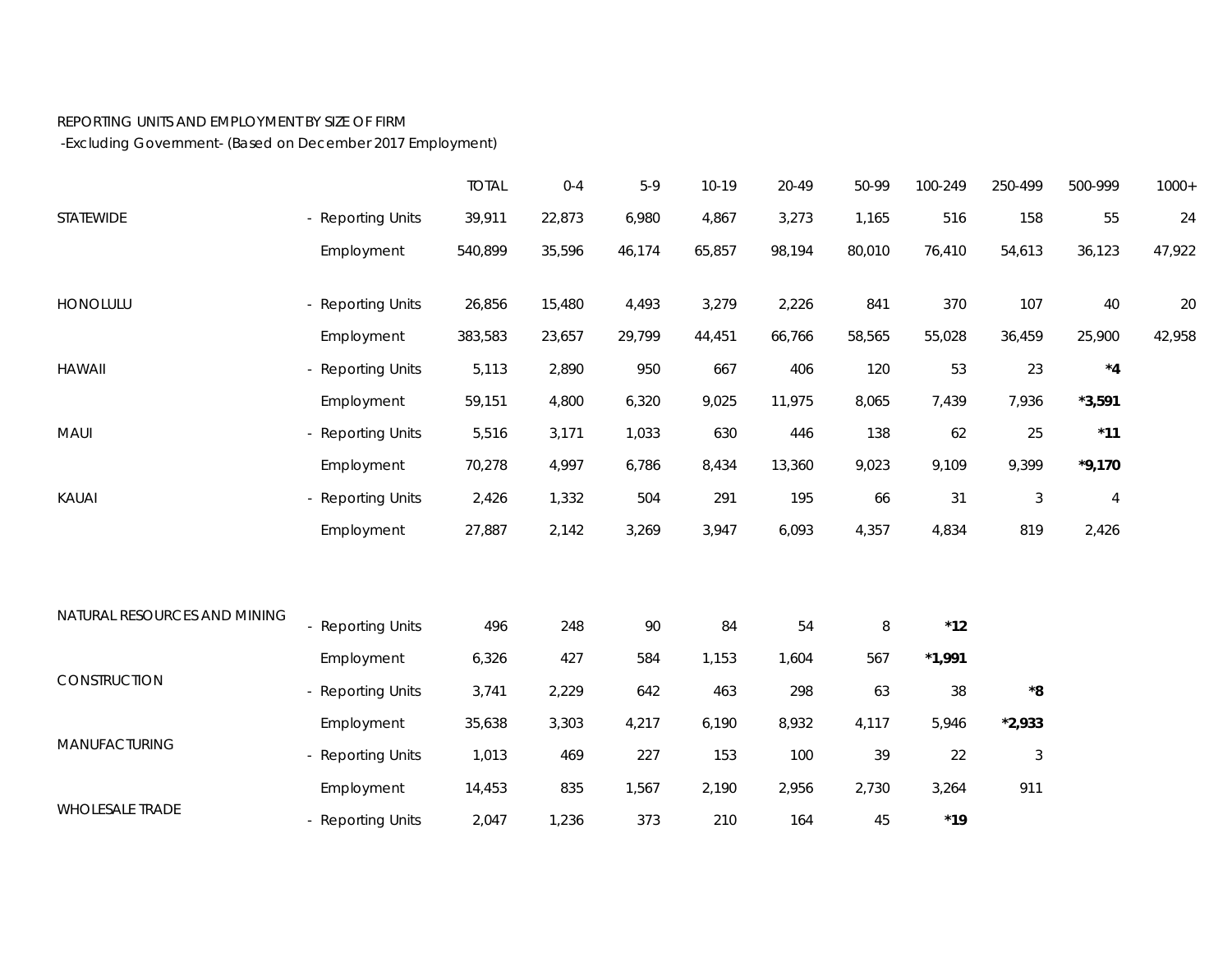## REPORTING UNITS AND EMPLOYMENT BY SIZE OF FIRM

-Excluding Government- (Based on December 2017 Employment)

|                                                                                                           |                   | <b>TOTAL</b> | $0 - 4$ | $5-9$ | $10-19$ | 20-49  | 50-99  | 100-249  | 250-499                  | 500-999   | $1000+$ |
|-----------------------------------------------------------------------------------------------------------|-------------------|--------------|---------|-------|---------|--------|--------|----------|--------------------------|-----------|---------|
| <b>RETAIL TRADE</b>                                                                                       | Employment        | 18,075       | 1,965   | 2,461 | 2,812   | 4,764  | 3,019  | $*3,054$ |                          |           |         |
|                                                                                                           | - Reporting Units | 4,559        | 1,852   | 1,134 | 819     | 427    | 208    | 86       | 29                       | 4         |         |
| <b>TRANSPORTATION AND UTILITIES</b>                                                                       | Employment        | 74,211       | 3,808   | 7,559 | 10,942  | 12,938 | 14,093 | 12,513   | 10,117                   | 2,241     |         |
|                                                                                                           | - Reporting Units | 1,135        | 480     | 208   | 176     | 158    | 59     | 30       | 15                       | 6         | 3       |
|                                                                                                           | Employment        | 33,620       | 745     | 1,378 | 2,479   | 4,675  | 3,774  | 4,703    | 4,988                    | 4,759     | 6,119   |
| <b>INFORMATION</b>                                                                                        | - Reporting Units | 684          | 446     | 81    | 60      | 64     | 19     | 9        | $*5$                     |           |         |
| <b>FINANCE AND INSURANCE</b>                                                                              | Employment        | 8,504        | 520     | 524   | 816     | 1,912  | 1,290  | 1,272    | $*2,170$                 |           |         |
|                                                                                                           | - Reporting Units | 1,646        | 1,012   | 356   | 163     | 69     | 23     | 15       | ${}^{\star}8$            |           |         |
| REAL ESTATE AND RENTAL AND<br><b>LEASING</b><br>PROFESSIONAL, SCIENTIFIC AND<br><b>TECHNICAL SERVICES</b> | Employment        | 15,682       | 1,745   | 2,303 | 2,168   | 2,083  | 1,668  | 2,192    | $*3,523$                 |           |         |
|                                                                                                           | - Reporting Units | 2,043        | 1,450   | 323   | 142     | 87     | 28     | $*13$    |                          |           |         |
|                                                                                                           | Employment        | 12,753       | 2,356   | 2,125 | 1,894   | 2,459  | 1,872  | $*2,047$ |                          |           |         |
|                                                                                                           | - Reporting Units | 4,705        | 3,620   | 536   | 305     | 170    | 58     | 13       | $^{\star}3$              |           |         |
|                                                                                                           | Employment        | 24,535       | 4,796   | 3,513 | 4,126   | 5,035  | 4,003  | 1,777    | $*1,285$                 |           |         |
| MANAGEMENT OF COMPANIES AND<br><b>ENTERPRISES</b>                                                         | - Reporting Units | 488          | 285     | 72    | 52      | 38     | 23     | 11       | $*7$                     |           |         |
|                                                                                                           | Employment        | 8,980        | 381     | 508   | 745     | 1,210  | 1,663  | 1,581    | $*2,892$                 |           |         |
| ADMINISTRATIVE & SUPPORT & WASTE<br><b>MANAGEMENT &amp; REMEDIATION</b><br><b>SERVICES</b>                | - Reporting Units | 2,672        | 1,672   | 374   | 287     | 181    | 78     | 50       | 24                       | $*6$      |         |
|                                                                                                           | Employment        | 49,802       | 2,332   | 2,394 | 3,820   | 5,708  | 5,349  | 7,524    | 8,711                    | $*13,964$ |         |
| <b>EDUCATIONAL SERVICES</b>                                                                               | - Reporting Units | 744          | 428     | 119   | 84      | 65     | 29     | 10       | ${}^{\star}{\mathbf{9}}$ |           |         |
|                                                                                                           | Employment        | 14,345       | 590     | 776   | 1,142   | 2,083  | 2,113  | 1,438    | $*6,203$                 |           |         |